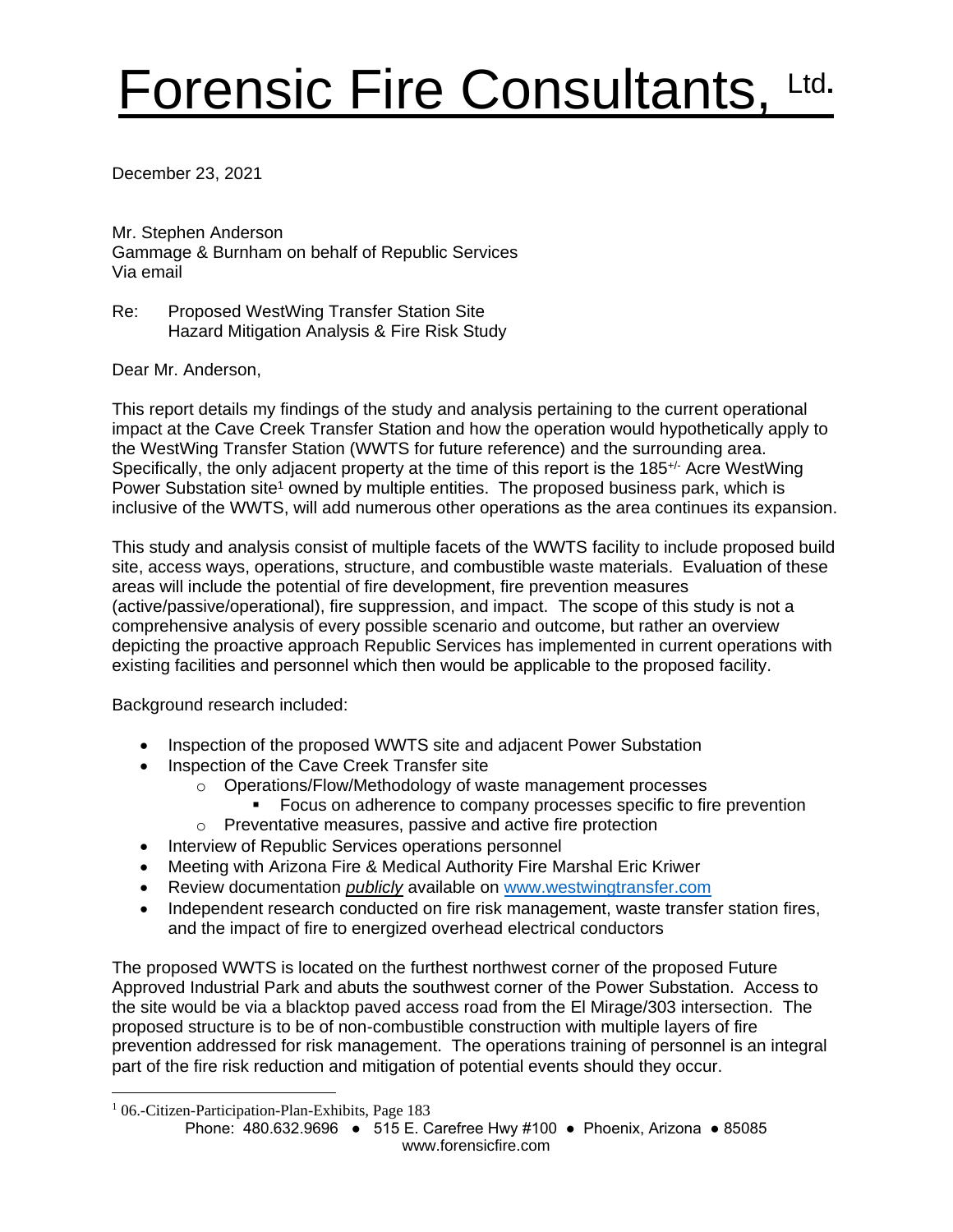## **Municipal Fire Service**

The proposed location, within the zoned industrial park, falls within the special taxing district of the Arizona Fire & Medical Authority (AFMA). AFMA provides fire and medical services to all parcels of land which are contiguous to its boundaries. The closest AFMA station is located within eyesight of the WWTS, being separated only by the Power Substation.

AFMA is part of the valley's Regional Automatic Aid System which dispatches any resources based on their respective proximity to the call being generated. Simply put, the closest fire engine is dispatched to the call regardless of jurisdiction. In the event that AFMA Station 104 personnel are on another call, the next closest station (AFMA 103) is just under 4 miles away. The fire suppression response time standard for AFMA is 6 minutes<sup>2</sup> for first due engine company assignments. AFMA Station 104 is comprised of an engine, brush truck and water tanker. The rapid deployment of these resources is a critical component to mitigation in the event of an uncontrollable fire within a structure or land mass area.

#### **Potential Waste Material Ignition**

The determination of the fire risk and hazard mitigation varies immensely due to the everchanging environment of waste pickup, composition, transport, transfer, and deposit into a landfill. With the evolution of technology, the proclivity for electronics and stored energy devices (batteries) has rapidly increased. The industry works diligently utilizing different delivery methods to educate consumers about what to discard as waste and what is hazardous. There are numerous potential ignition sources which can be identified within the waste collection and management processes. A few of the more commonly identified are that of lithium-ion batteries, hot embers/smoking materials, oily rags, chemicals, and organics. Each of these types of ignition sources within waste material could be averted with proper public education, adherence to waste policies, and disposal awareness.

The impact of technology in the early stages of waste pickup and throughout the movement processes has increased in recent years. The use of cameras on the collection trucks helps the operators to assess potentially hazardous loads immediately upon retrieval. Should an operator become aware of a potential fire within their respective truck, they are highly trained on the proper steps to mitigate the fire. These "hot loads" can occur at any point during the process which necessitates proper training of operational personnel. The key element in any system is the early detection and fast response of trained personnel and equipment to suppress the fire or smoldering debris quickly and efficiently.

#### **Existing Facility Evaluation**

The inspected site is larger than the WWTS yet the operational and movement of material and equipment would be similar. The structure, like the WWTS, was constructed of non-combustible material with a high ceiling (passive fire protection). It was equipped with a fire suppression system (active fire protection) as well as required extinguishers. A 1" diameter hose reel was mounted within close proximity to the load out area for use in rapid fire suppression of materials segregated from the pile by the trained equipment operator. The moisture control system was fully operational which is not only primarily for odor control, but also creates a higher Relative Humidity (RH) which aids in keeping the combustibility of waste products low. The interior tipping floor is monitored 24/7 by the Republic Services Operations Center (RSOC) in

 $^2$  https://www.afma.az.gov/index.asp?SEC=4E532205-32FA-4D57-8D3D-991A9138BA97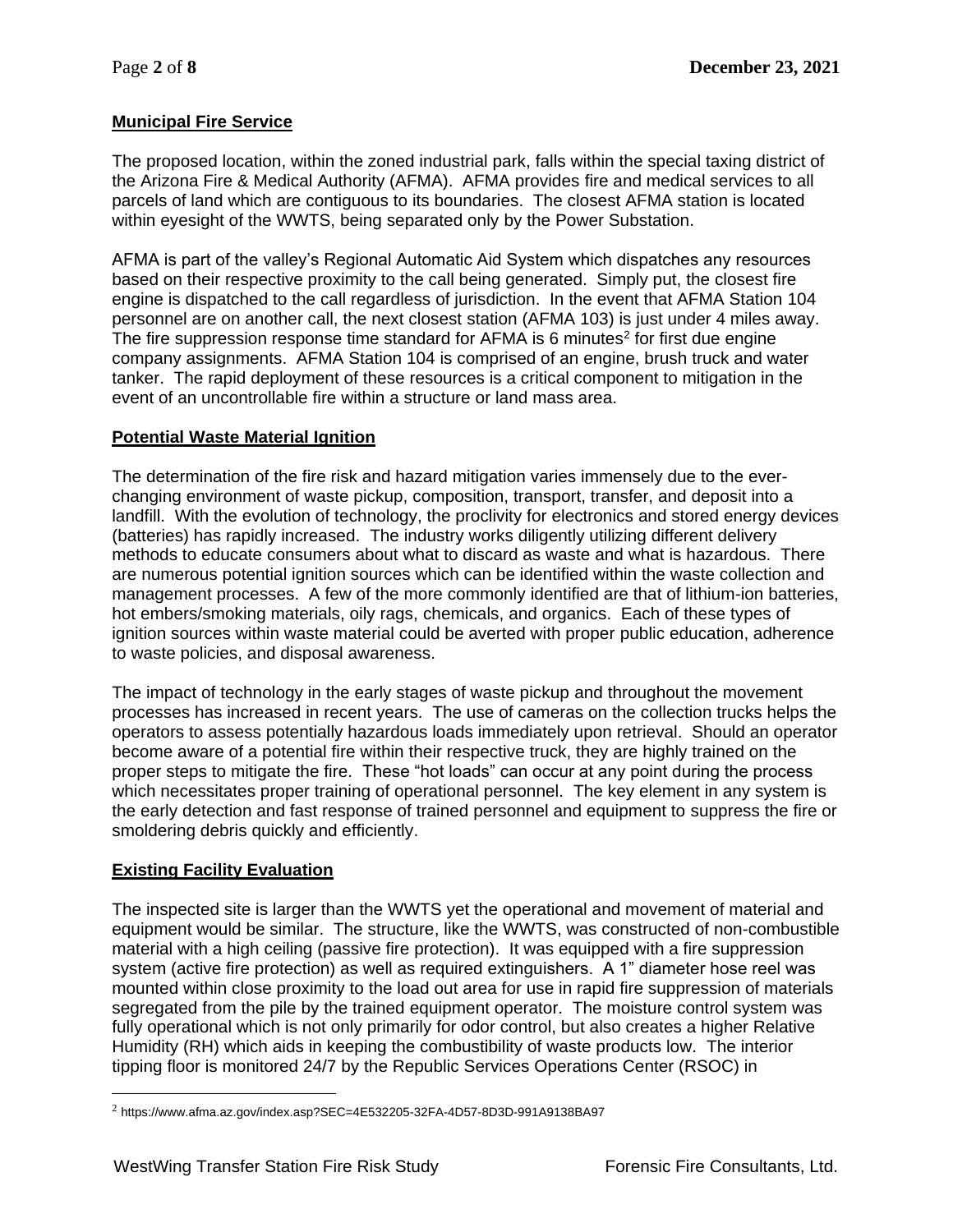Scottsdale, Arizona. This monitoring allows the user to interface with the site, see in real time and activate appropriate measures to deploy resources for hazard mitigation.

Technology evolution is likely to be encompassed on new facilities being erected. Fire prevention, early detection, and suppression means have all improved and Republic Services, along with other waste companies, are constantly striving to implement these measures. Implementation of these measures is beneficial to the environment, the public, first responders, operations personnel, and the facility production.

#### **Proposed WWTS Site**

The WWTS proposed site reflects much of the same construction materials, processes, and fire safety features as the Cave Creek site. At this time, there has not been a formal construction plan to review; however, the renderings and the preliminary submittals reflect similarities in facilities. The processes, which include the movement of vehicles, equipment operations, waste material movement and personnel, are common for the transfer site. The following addresses the specific risks and hazard mitigation plan. This analysis does not consider every potential scenario. It offers a perspective of fire prevention, fire detection, fire suppression and the risk assessment of potential fire development. Each scenario below considers a standard ratio of residential/commercial waste according to industry-related studies<sup>3</sup>.

#### **1. Transport to/from the WWTS with materials in-transit**

- a. Fire prevention
	- i. Public awareness of hazardous waste product introduction to loads
	- ii. Employee training programs
	- iii. Operator to recognize when suspect materials are introduced to load
	- iv. Regular maintenance of vehicles and equipment
- b. Fire detection
	- i. Trained operations personnel remain vigilant throughout processes
	- ii. Early detection equipment such as alarms and thermal detection devices
- c. Fire suppression
	- i. Activate emergency response as necessary
	- ii. Compact load; extinguish fire; dump load from truck at safe location
	- iii. Mitigate fuels
- d. Risk assessment
	- i. Vehicular damages
	- ii. Personal injury
	- iii. Property damages

## **2. WWTS Site specific**

- a. Fire prevention
	- i. Paved roadways with well-maintained shoulders free of combustible vegetation and/or rubbish
	- ii. Well-maintained landscape with separation from structure and workspaces
	- iii. Routine rubbish and debris removal from site landscape
	- iv. Posted "No Smoking" signage

 $^3$  2016 Waste Composition and Analysis ... - Larimer County. https://www.larimer.org/sites/default/files/uploads/2017/wastesort.pdf.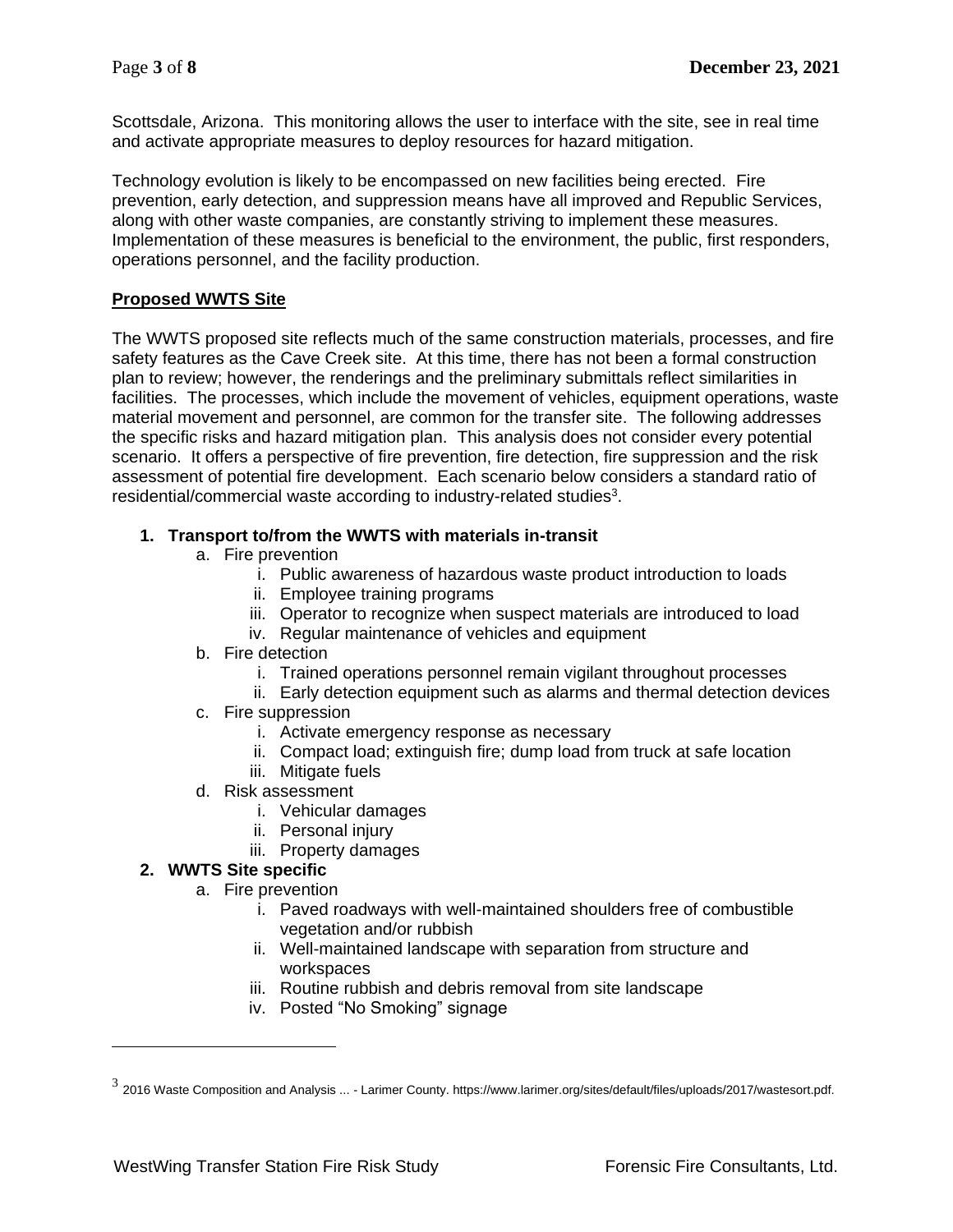- v. Non-spark producing equipment, such as rubber tires and rubber "squeegee" on the bucket of tractor
- b. Fire detection
	- i. On-site personnel
	- ii. Audio and video communications with on-site *and* off-site personnel
	- iii. Early detection devices with local and off-site alarm/notifications
- c. Fire suppression
	- i. Notify appropriate authorities i.e., supervisor, alarm company, 911
	- ii. Segregate area of fire
	- iii. Extinguish fire utilizing multiple means
- d. Risk assessment
	- i. On-site fire outside of transfer structure
		- 1. Light vegetation fuels sparsely located on property
		- 2. Vehicular operations on-site (generally falls under transit)
		- 3. Property damage

## **3. WWTS building**

- a. Fire prevention
	- i. Non-combustible construction
	- ii. Regular maintenance building systems
- b. Fire detection
	- i. On-site audio and video with 24/7 monitoring
	- ii. Early detection devices with local and off-site alarm/notifications
- c. Fire suppression
	- i. Active fire sprinkler system such as ESFR, Deluge, Foam application
	- ii. Fire extinguishers on-site with trained personnel
	- iii. 1" water hose with reel for rapid deployment
	- iv. Bolstered by fire department response
- d. Risk assessment
	- i. The building in and of itself is non-combustible

## **4. Waste materials inside or in transit within a vehicle inside the transfer station**

- a. Fire prevention
	- i. Trained personnel on/off-site with continuous monitoring 24/7
	- ii. Recognition of potentially hazardous loads and segregating from others
	- iii. Moisture control
	- iv. Removal of waste accumulation from tipping floor
- b. Fire detection
	- i. Trained personnel on/off-site with continuous monitoring 24/7
	- ii. Early detection devices with local and off-site alarm/notifications
- c. Fire suppression
	- i. Active fire sprinkler system such as ESFR, Deluge, Foam application
	- ii. Fire extinguishers on-site with trained personnel
	- iii. 1" water hose with reel for rapid deployment
	- iv. Operator to segregate debris on fire from remaining combustibles
	- v. Bolstered by fire department response
- d. Risk assessment
	- i. The degree of waste material involvement is more dependent upon several factors, none of which can be expressly calculated due to the *ongoing transfer of materials into and out of the facility, proximal locations within the facility, make-up of the waste pile, and the potential size of the waste pile at any moment*. Generalizations therefore are the only means of conveying the potential risks associated with a small, controllable fire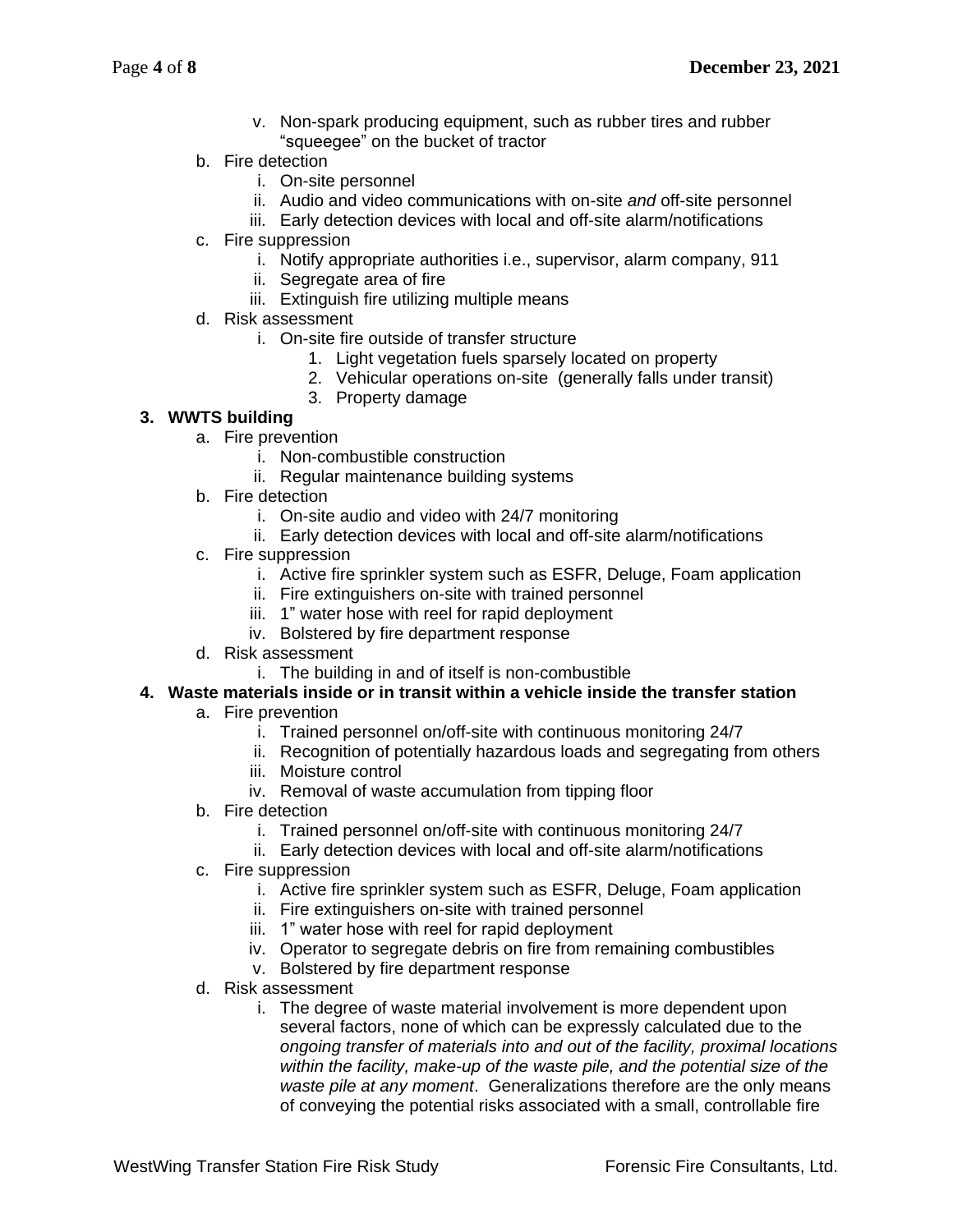and a large fire needing resources outside the transfer station such as AFMA.

- ii. Materials fire of less than one residential truckload (approximately 8Tons)
	- 1. By segregating the load, it can be extinguished or burn itself out based on numerous factors
	- 2. The degree of damage is likely minimal to the facility
	- 3. The fire is unbeknownst to the passersby
	- 4. A minimal smoke plume would be visible dependent upon the size, material make-up, complexity, and location of the fire. Wind direction and speed is an additional factor which cannot be conclusively determined.
- iii. Materials fire of seven residential truckloads (approximately 60Tons)
	- 1. Segregate the loads within the structure and/or remove from the structure to extinguish
	- 2. Sprinkler system may actuate dependent upon several factors
	- 3. The degree of damage to the structure is moderate
	- 4. Fire department response required
	- 5. Smoke plume highly visible
- iv. Worst case scenario of maximum 131Tons waste material on-site
	- 1. No ability to segregate loads
	- 2. Sprinkler system fully operational
	- 3. Degree of damage to the structure is moderate
	- 4. Fire department response required
	- 5. Smoke plume highly visible

Of note, the north facing opening of the structure would have five bays. In the unlikely event a large-scale fire ensued, the closest overhead electric utility lines are located over 175' due north along an APS easement. The second closest overhead electric utility lines are over 250' due west. These dimensions are from the proposed facility and not the property line.

Numerous power poles, energized electrical lines, towers and other electrical sub-station components are within a visible area from the site. The sub-station and the grounds surrounding the energized lines is generally well-kept and free of weeds and vegetation.

In extremely rare instances involving wildland fires, the dense vegetation below or adjacent energized electric lines can generate thick smoke with a high carbon content causing the electricity to find a path to earth or the metal tower/pole. This rare phenomenon can also be achieved with the burning of tires or heavy plastics, commonly observed in dense commercial processing facilities. The comparison of heavy fuels such as dense vegetation, rubber tires, and plastic to the lighter fuels of household waste accumulation would infer the carbon content could not be sufficient to facilitate the transfer of electrical current or failure of the energized lines. Additionally, the smoke and heat dissipation over the span of 175'/250' would further erode the potential for thermal decay of the electrical lines.

There are many factors when considering the end risk assessment of the overhead electrical lines. To summarize, an event such as the improper disposal of a lithium-ion battery, would have to be discarded into the waste process. It would then have to go undetected until such time it ruptured causing thermal runaway and eventually igniting adjacent combustibles. Then, all of the prevention, detection, and suppression efforts in place would have to fail. Further, the failure of those efforts would have to be supplanted by the inability of AFMA to contain the fire. Lastly, the natural effects of wind direction, ambient temperature, humidity, smoke plume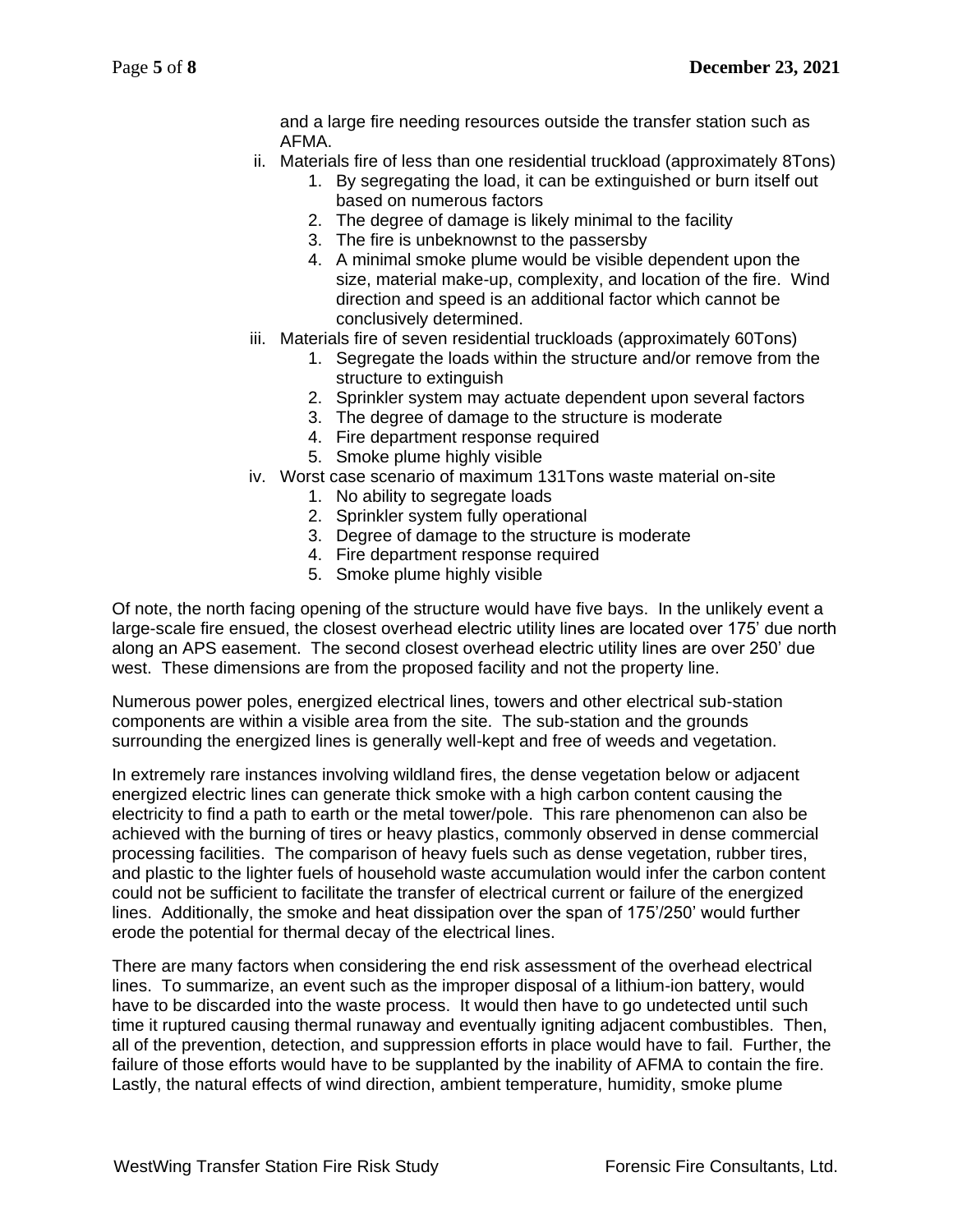composition, and fluid dynamics would all have to be in perfect alignment to extend far enough to *potentially affect* the energized power lines. This event is an extremely unlikely scenario.

Virtually all public electric utility companies have the ability to reroute electricity through a variety of substations to deploy power in times of need. The redundancy of the electrical grid allows for the redistribution as necessary.

The Western Area Power Administration (WAPA) email<sup>4</sup> from Dennis Patane stated the WAPA "*has no objection to the rezoning case*". WAPA goes on to state the only concern they have is "*that any vegetation planned within our easement area would have a 10' height restriction, at full maturity*". It is clear the primary concern is vegetation under the energized electrical lines for the reasons stated above.

The proposed WWTS would be a state-of-the-art facility with the most up to date and effective fire prevention measures in place to mitigate hazards. The overall design of the structure, enclosed on all but one side, decreases the exposure of the waste to the environment. The five bay openings facilitate the ease of operations and the excellent egress for risk management. The implementation of an additional fire access road above and beyond the required access suggests the willingness of Republic Services to consider reasonable requests.

In reviewing the existing site, I determined the operational processes of the waste handling to be effective and in alignment with Republic Services policies and procedures. I also determined the personnel were highly trained and adhered to the company standards for safety and operations. They were well-informed on procedures related to fire prevention, fire detection, and fire suppression. The application of these operational procedures, principles, and work ethic at the proposed WWTS would very likely continue the rising trend of technology application into waste collection and management.

#### **Conclusions**

Republic Services meets or exceeds current industry standards pertaining to the collection, transport, transfer, and disposal of waste products. The data gathered and reviewed fails to reveal any concern for the operational processes. The general description of the structure is similar to other sites; however, plans are not available at this time for the proposed facility. The fire risk for the site (land use area) and structure are minimal based on current data reviewed. The waste accumulation and transfer procedures conform to the company operations.

Fires in household waste are inevitable and the processes Republic Services have in place provide rapid mitigation efforts for prevention, early detection, segregation, and suppression<sup>5</sup>.

Please feel free to reach out if I can be of further assistance.

Keith Paffrath IAAI-CFI©, ICC-CFI-II, NFPA-CFI

*This report is based on data derived from Republic Services, interviews with employees, observations, and research conducted on transfer site operations. This report is not intended to consider every possible facet of the proposed facility or process. This is merely an overview of the site analysis, operational and structural observations related to fire risk management. WWTS structure plans were not considered in this report; a site visit to a comparable facility was used as a baseline. Prevention, detection, and suppression systems are likely to be more technologically advanced on a newly constructed building and site.*

<sup>4</sup> 06.-Citizen-Participation-Plan-Exhibits, Page 205

<sup>5</sup> Using a combinational approach to prevent facility fires - Waste Today July 2, 2019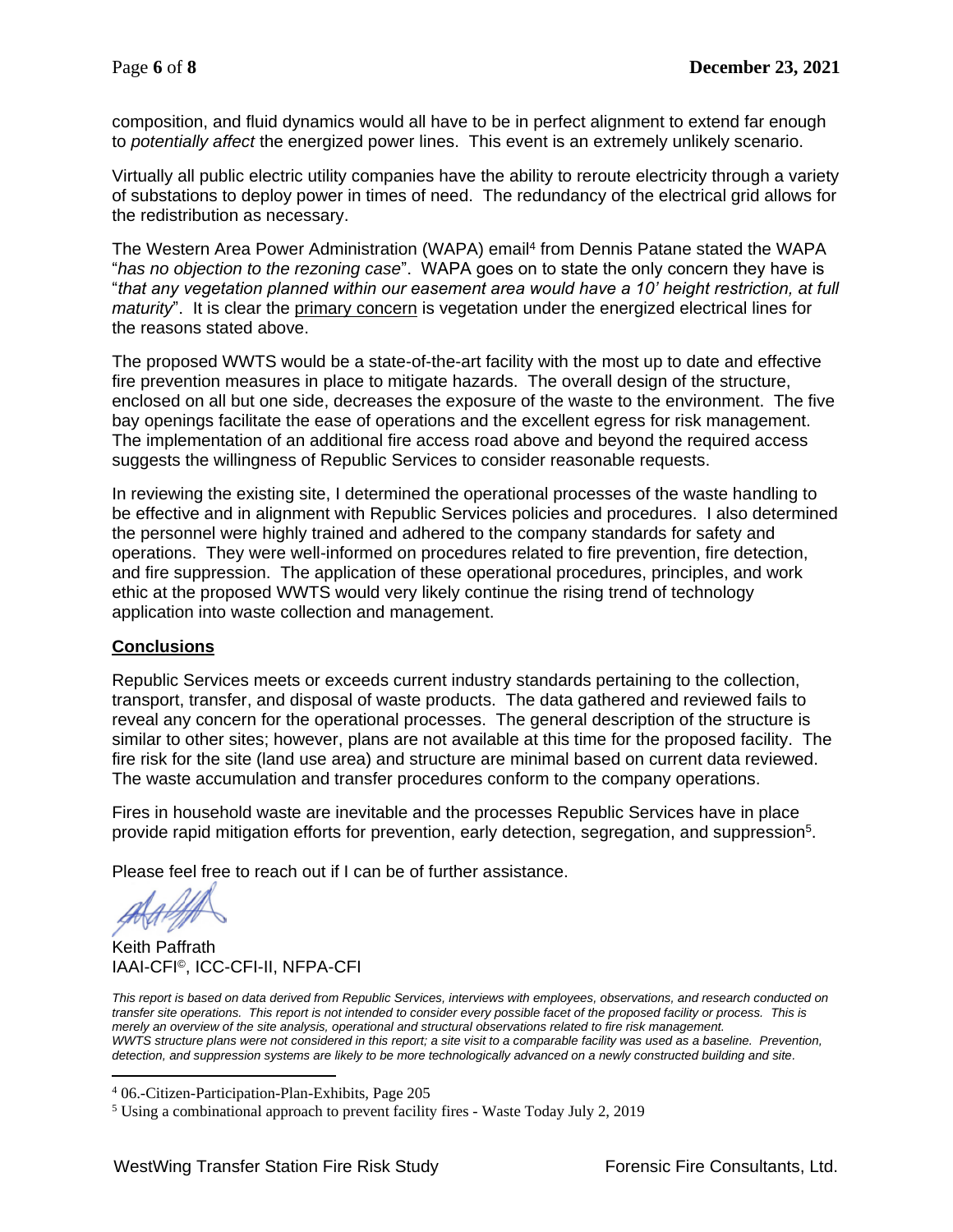

Cave Creek site with five of the seven bays, misting system on-1" fire hose circled in red



Front end loader with rubber tires and rubber "squeegee" on blade-circled in red